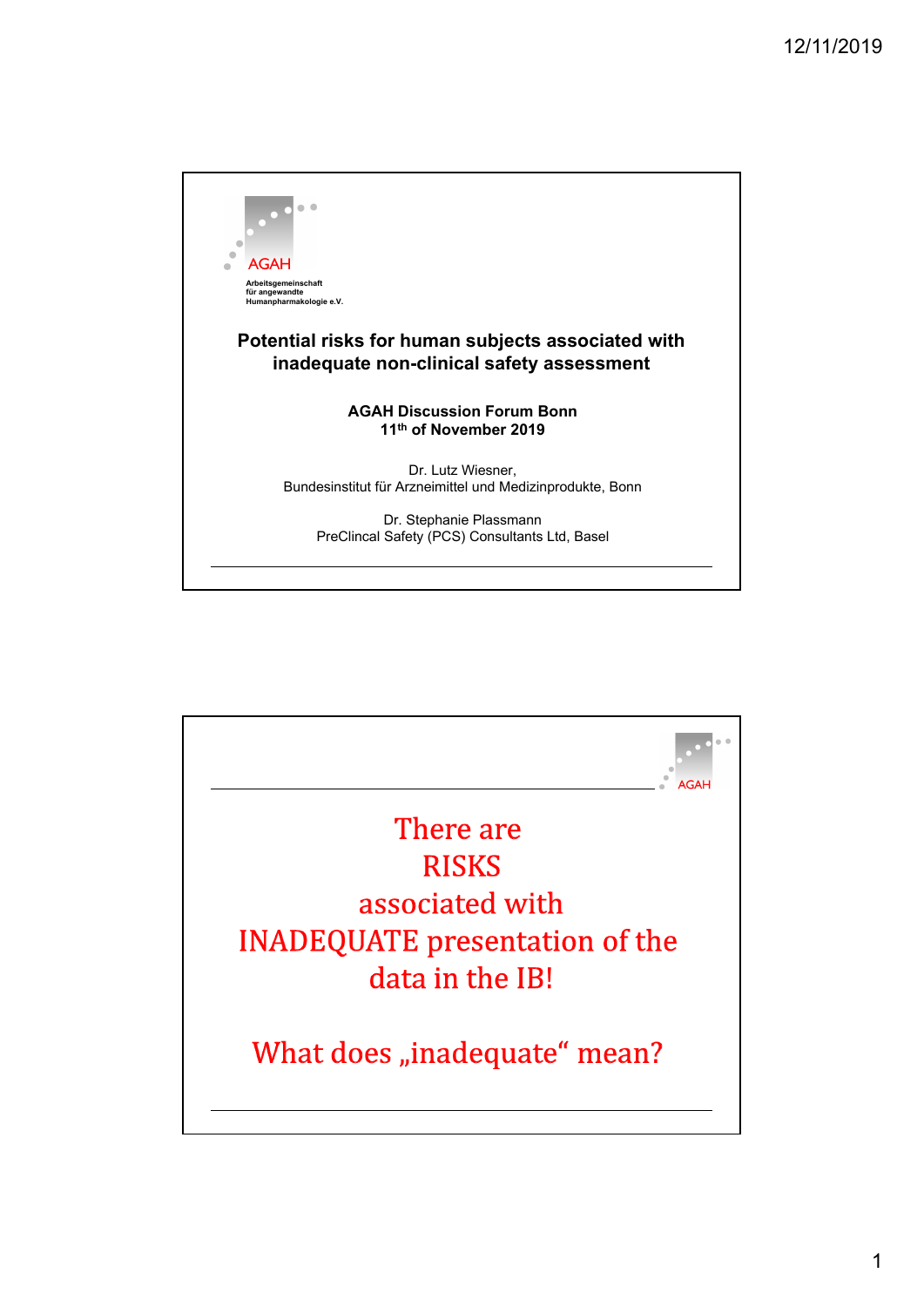

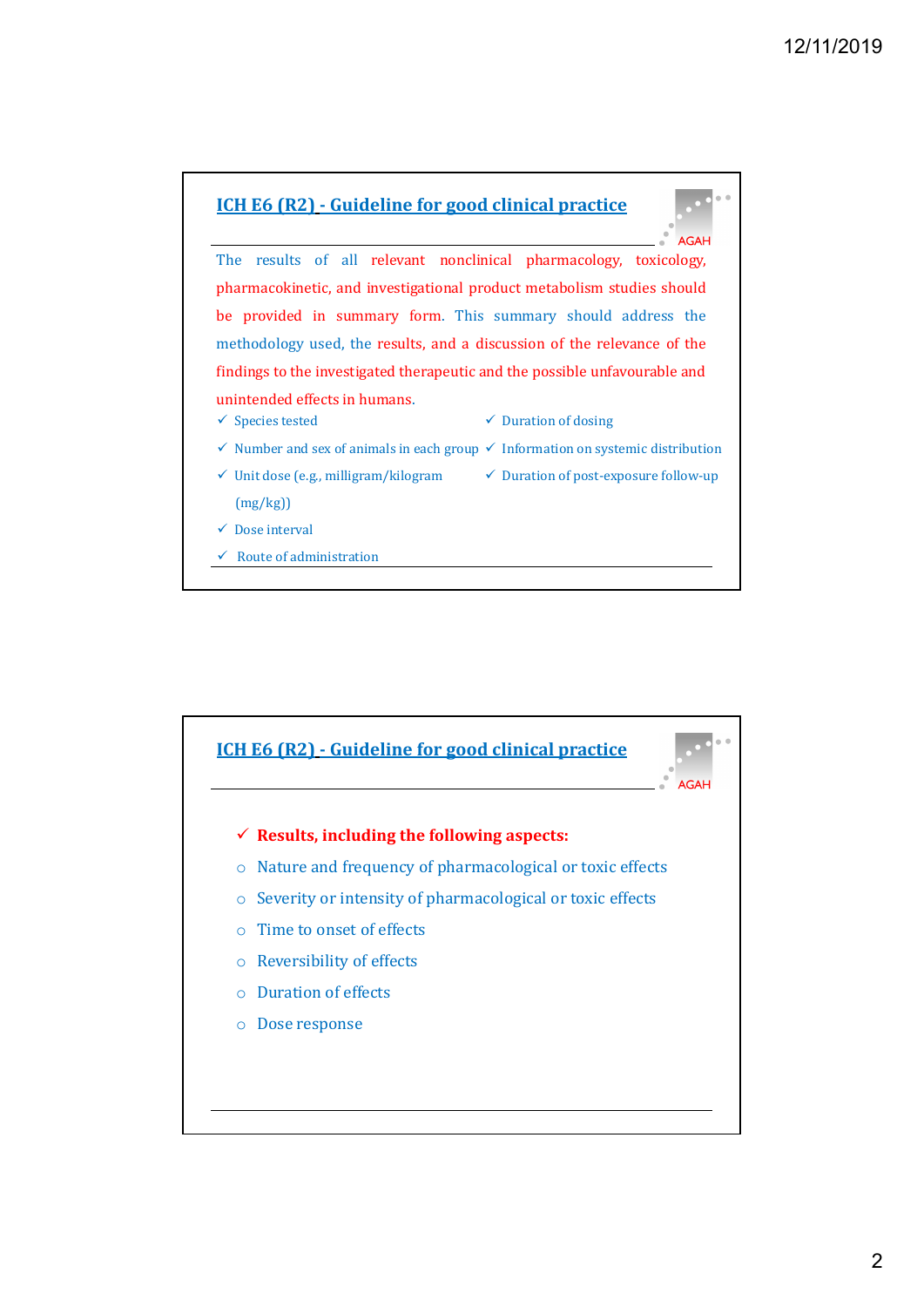

| $\triangleright$ Tabular format:    |                                                                 |             |                                                   |                               |                                    |
|-------------------------------------|-----------------------------------------------------------------|-------------|---------------------------------------------------|-------------------------------|------------------------------------|
| Species/<br>Study ID/<br><b>GLP</b> | Duration/<br>Route/<br>Number/<br>Sex/Group/<br><b>Recovery</b> | <b>Dose</b> | <b>Exposure</b><br>C <sub>max</sub><br><b>AUC</b> | <b>Noteforthy</b><br>findings | NOAEL/<br><b>Safety</b><br>margin* |
|                                     | * Exposure margin to planned clinical e.g.                      |             |                                                   |                               |                                    |
| $\bullet$                           | <b>Starting dose</b><br>Highest dose                            |             |                                                   |                               |                                    |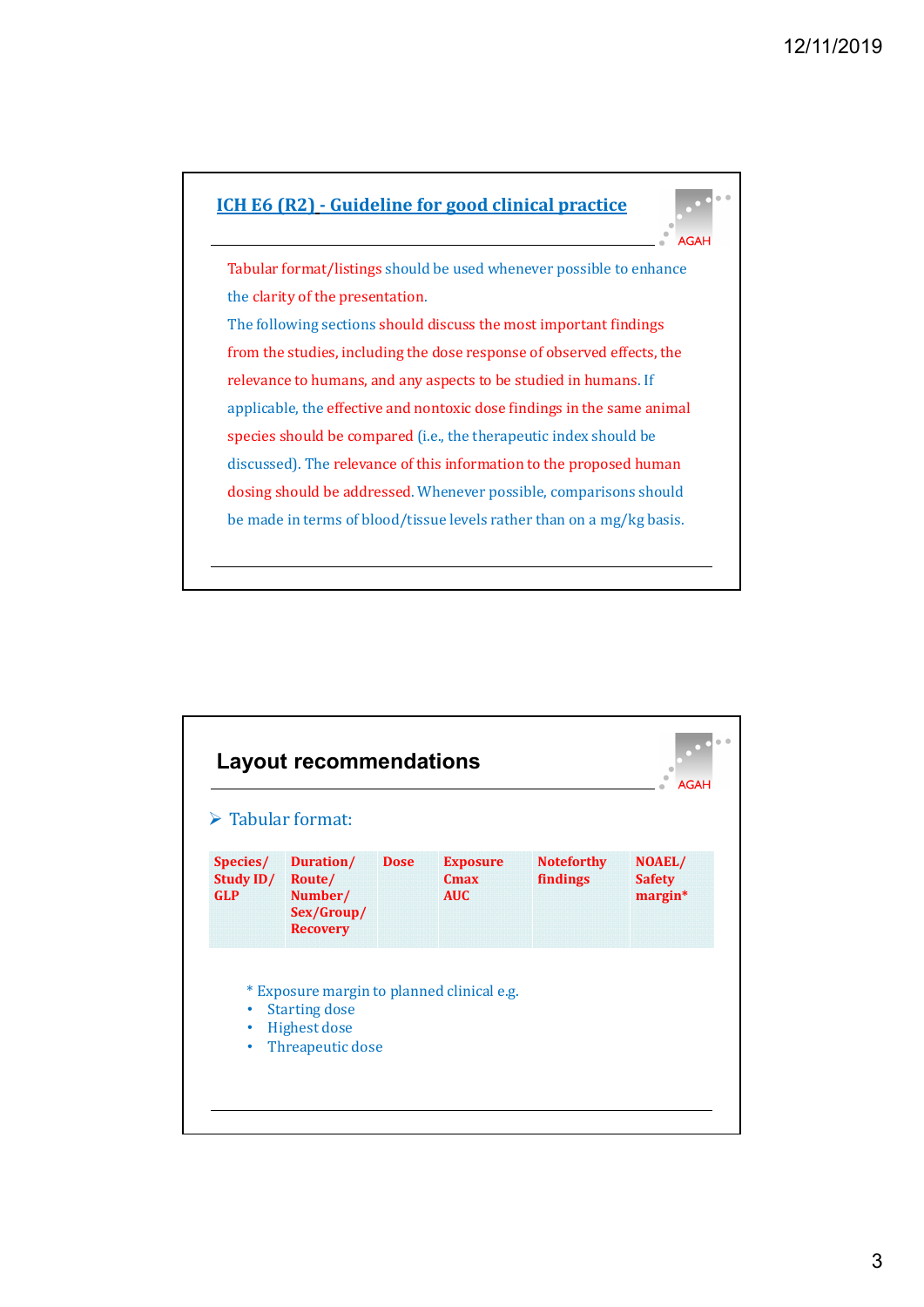

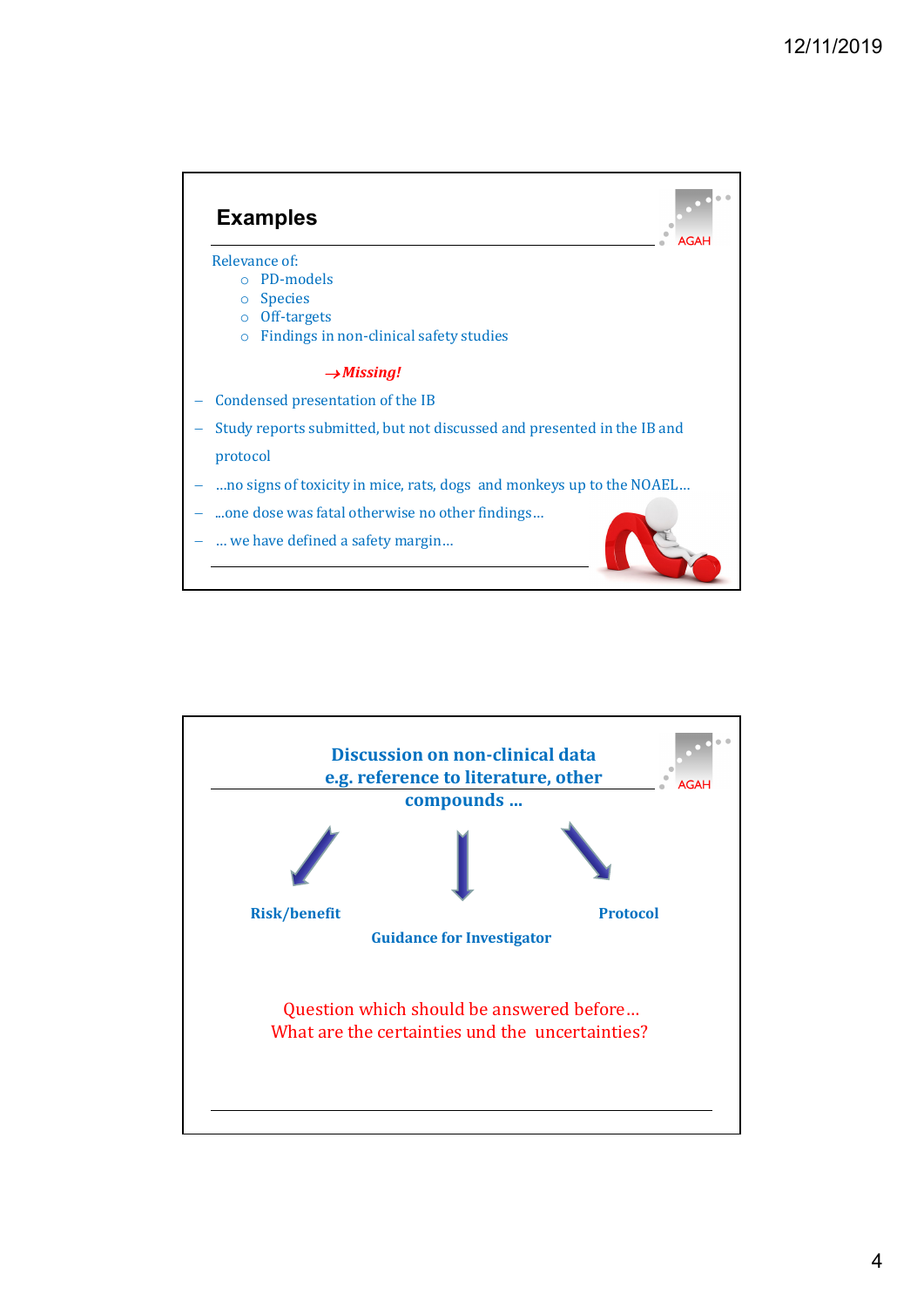

| <b>Outline</b>                                              |    |
|-------------------------------------------------------------|----|
| Key objectives of preclinical safety programme              |    |
| Minimum (typical) preclinical package to enable FIH studies |    |
| Key parameters to support (any) clinical study              |    |
| Interpretation of critical findings                         |    |
| Resources and communication                                 |    |
| Adequate IBs to support human risk assessment               |    |
| Conclusions and take home messages                          |    |
| <b>AGAH Discussion Forum 2019</b>                           | 10 |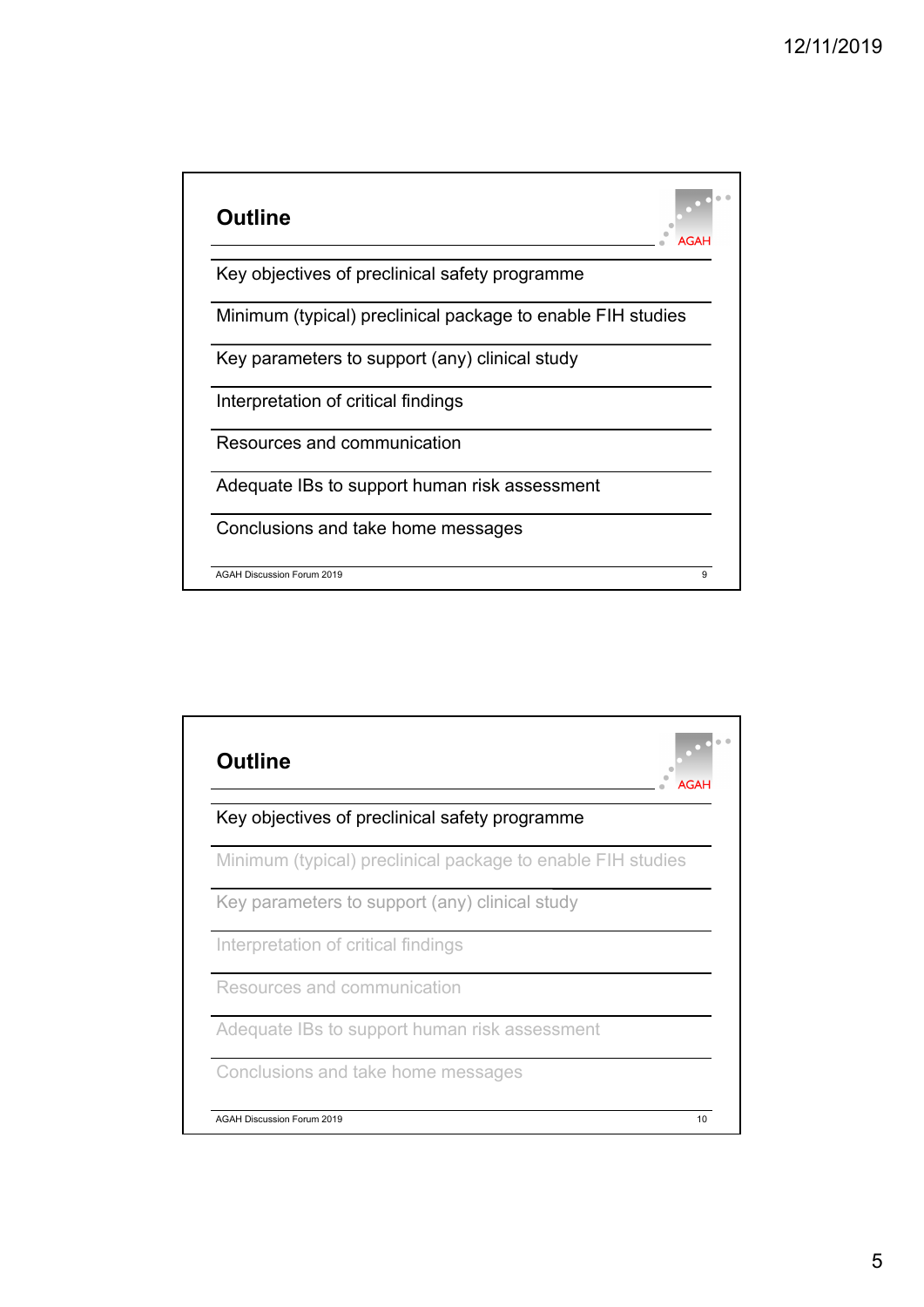

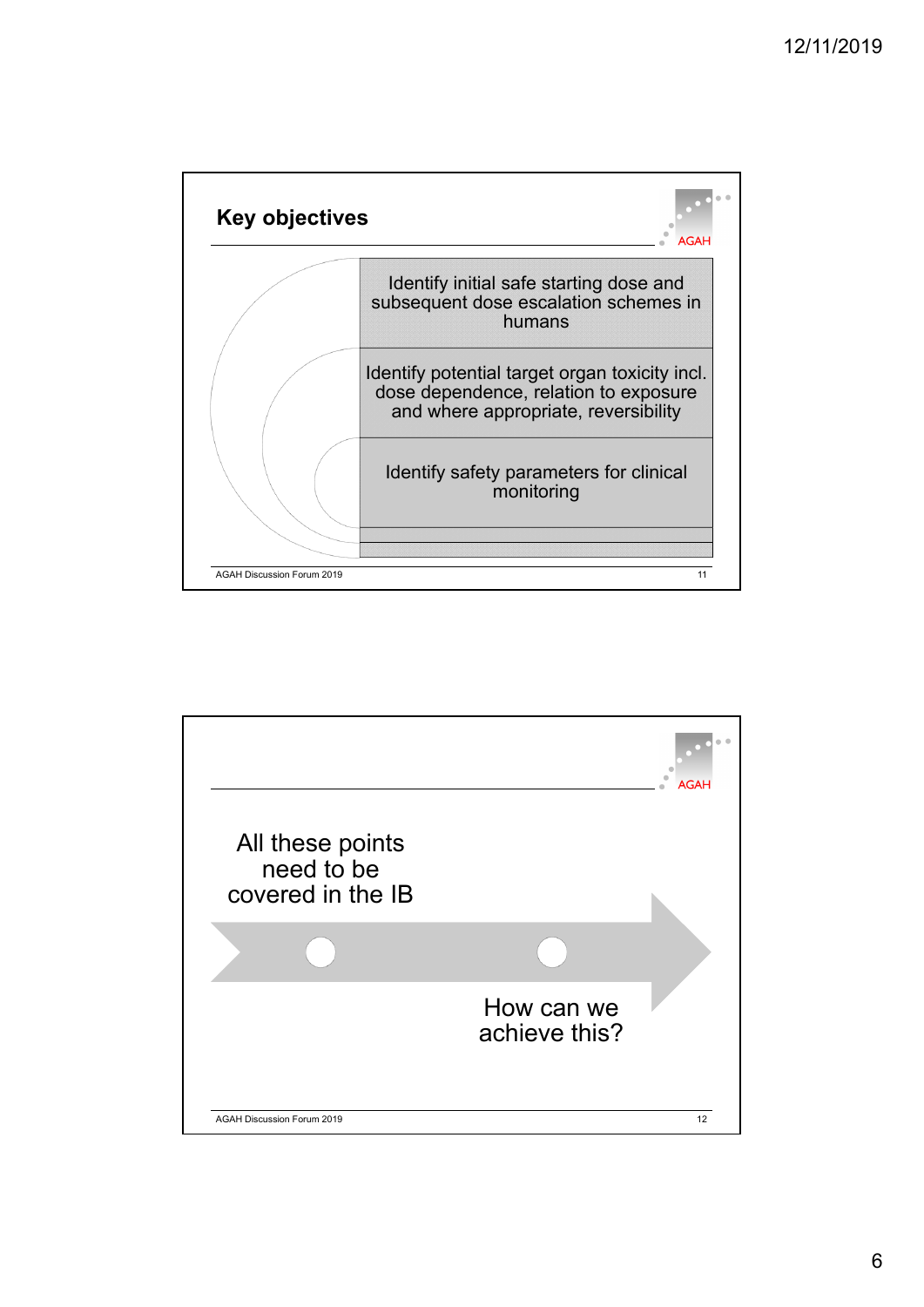

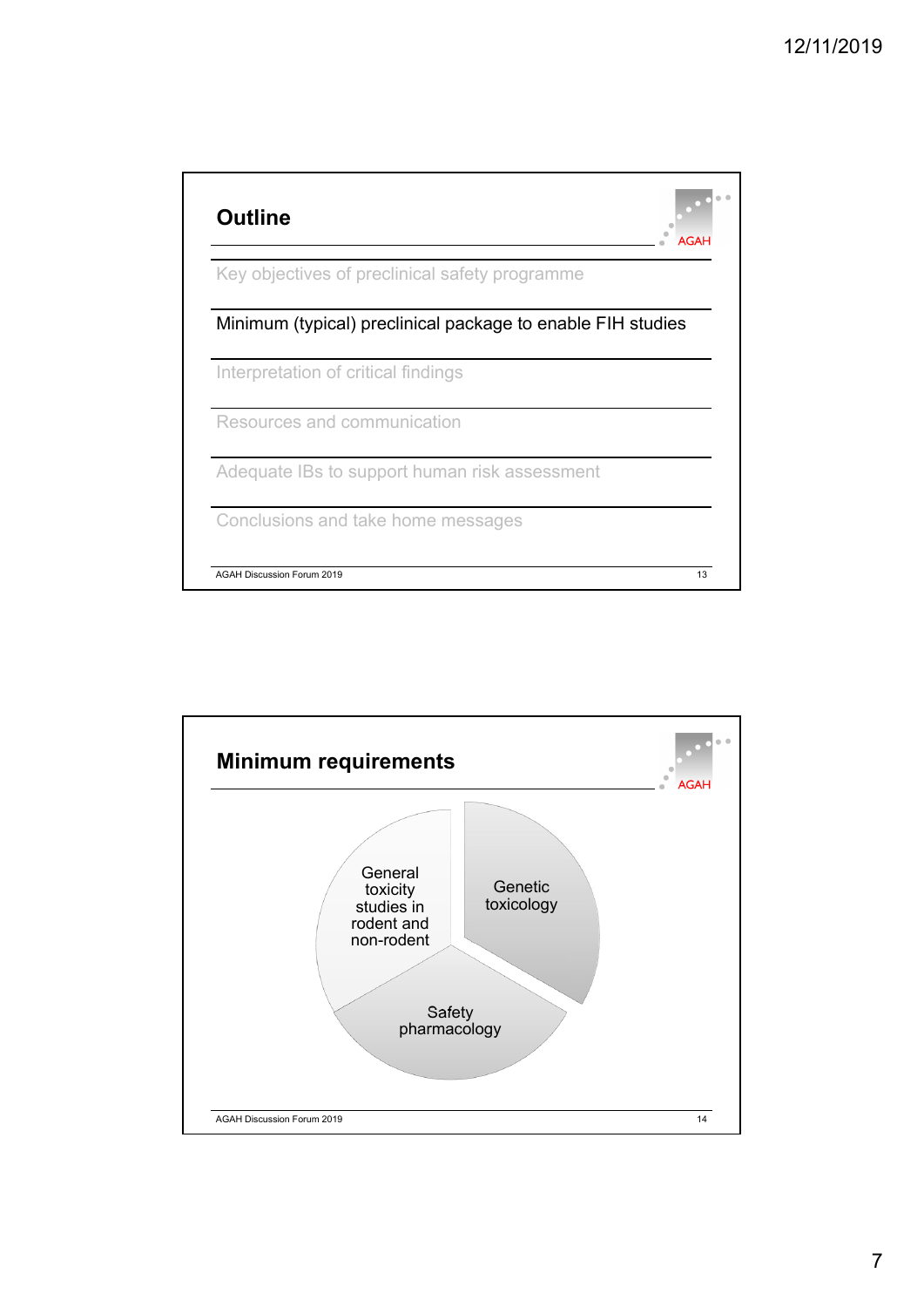

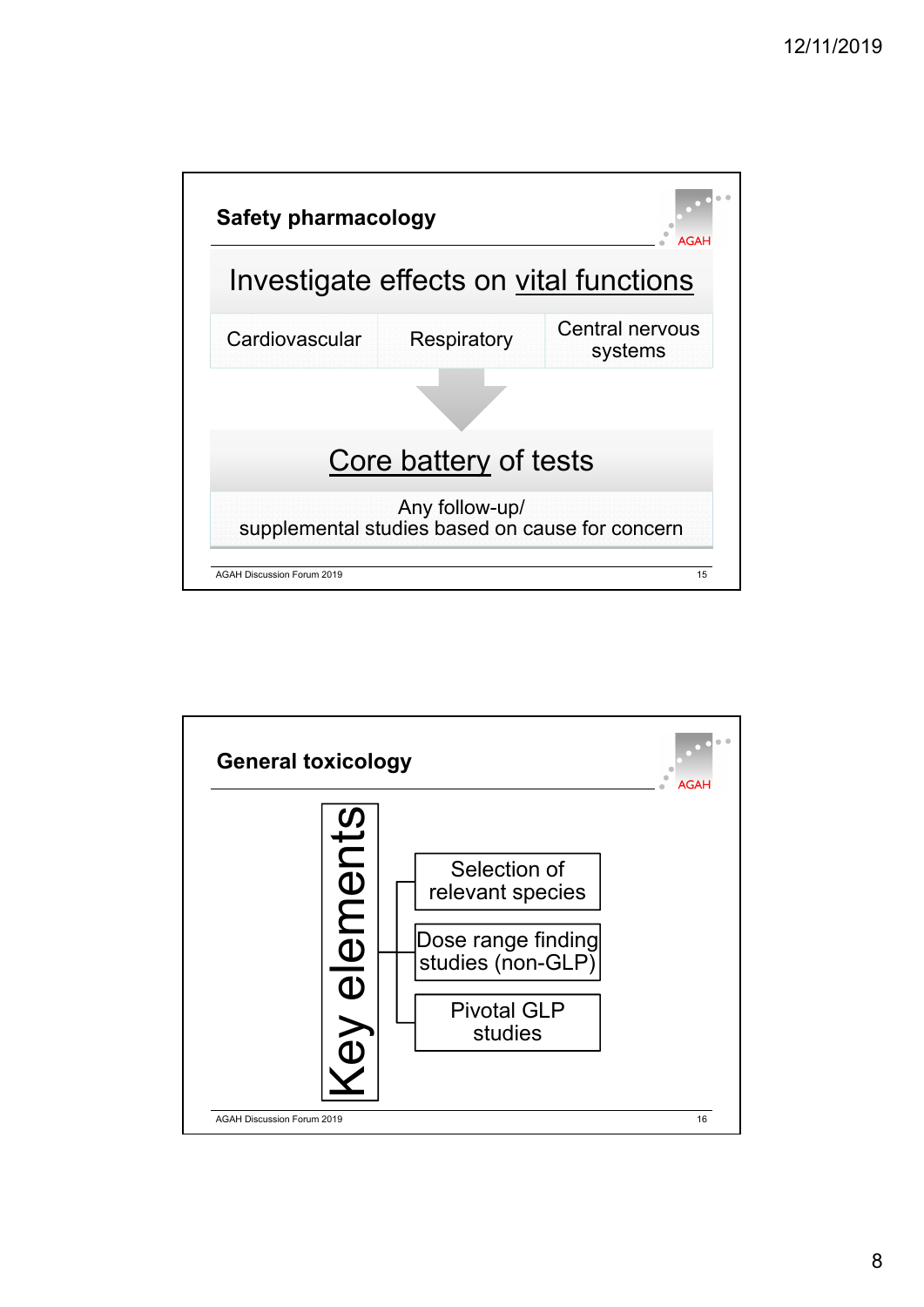

| <b>Outline</b>                                              | <b>AGAH</b> |
|-------------------------------------------------------------|-------------|
| Key objectives of preclinical safety programme              |             |
| Minimum (typical) preclinical package to enable FIH studies |             |
| Key parameters to support (any) clinical study              |             |
| Interpretation of critical findings                         |             |
| Resources and communication                                 |             |
| Adequate IBs to support human risk assessment               |             |
| Conclusions and take home messages                          |             |
| <b>AGAH Discussion Forum 2019</b>                           | 18          |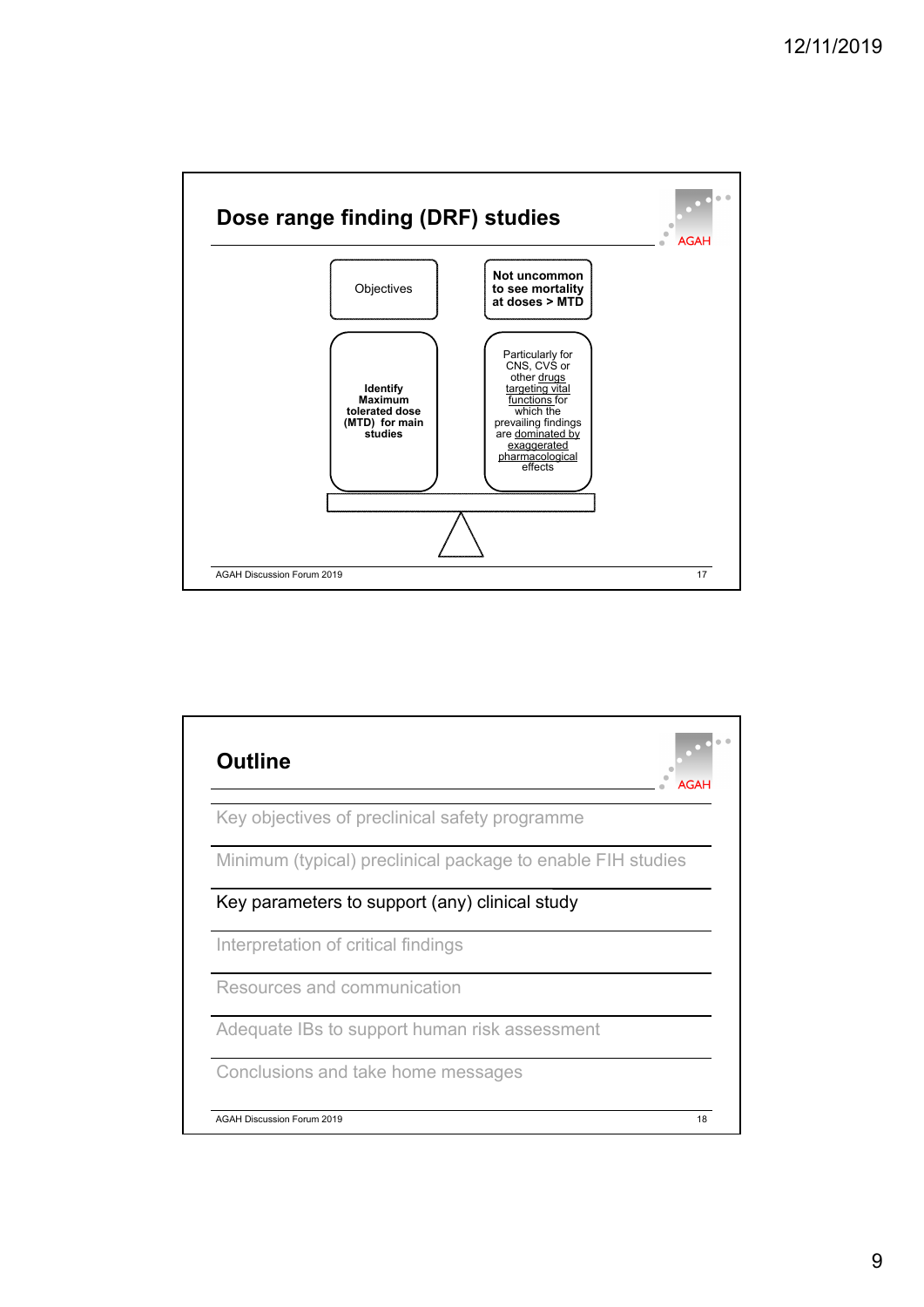

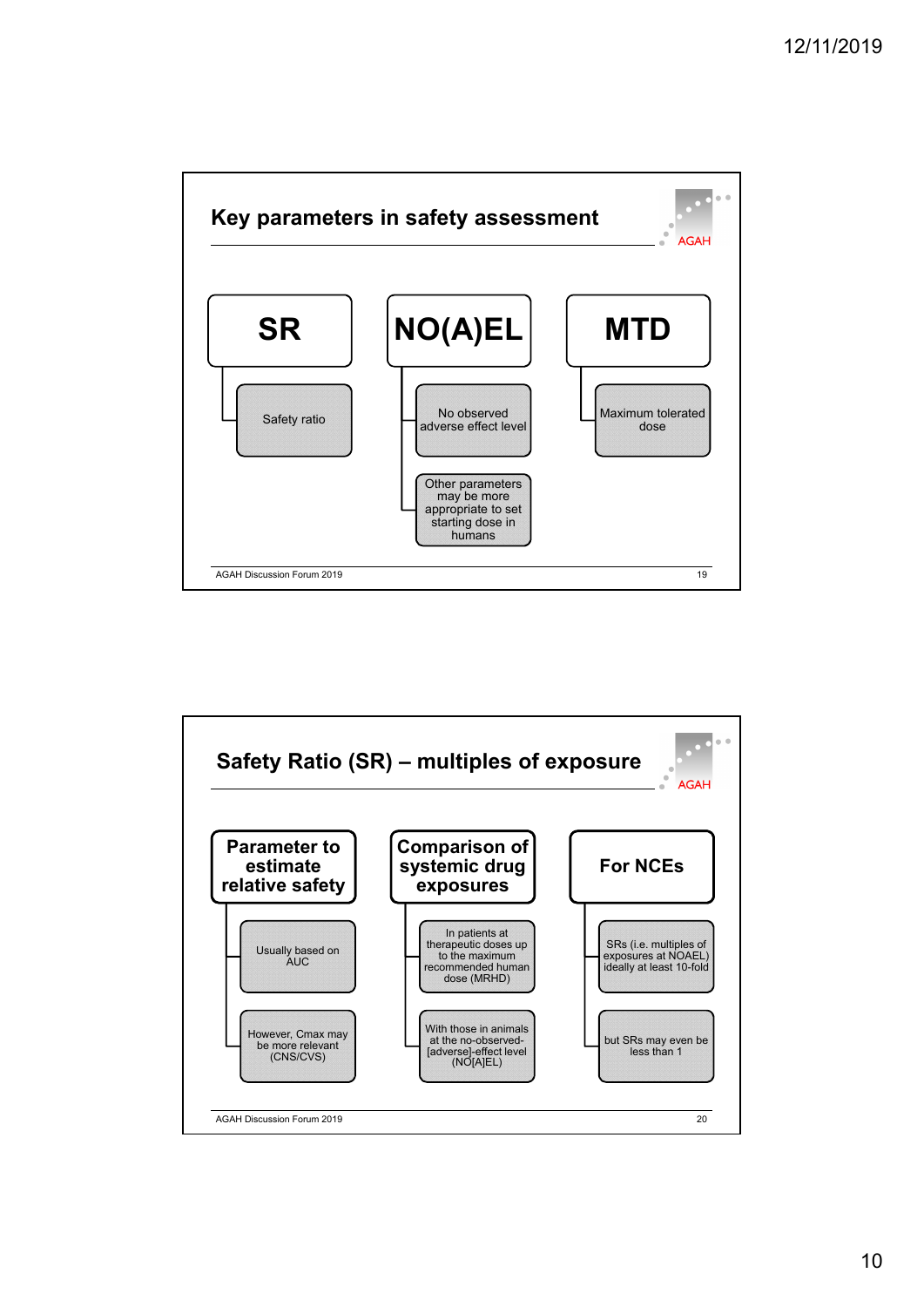

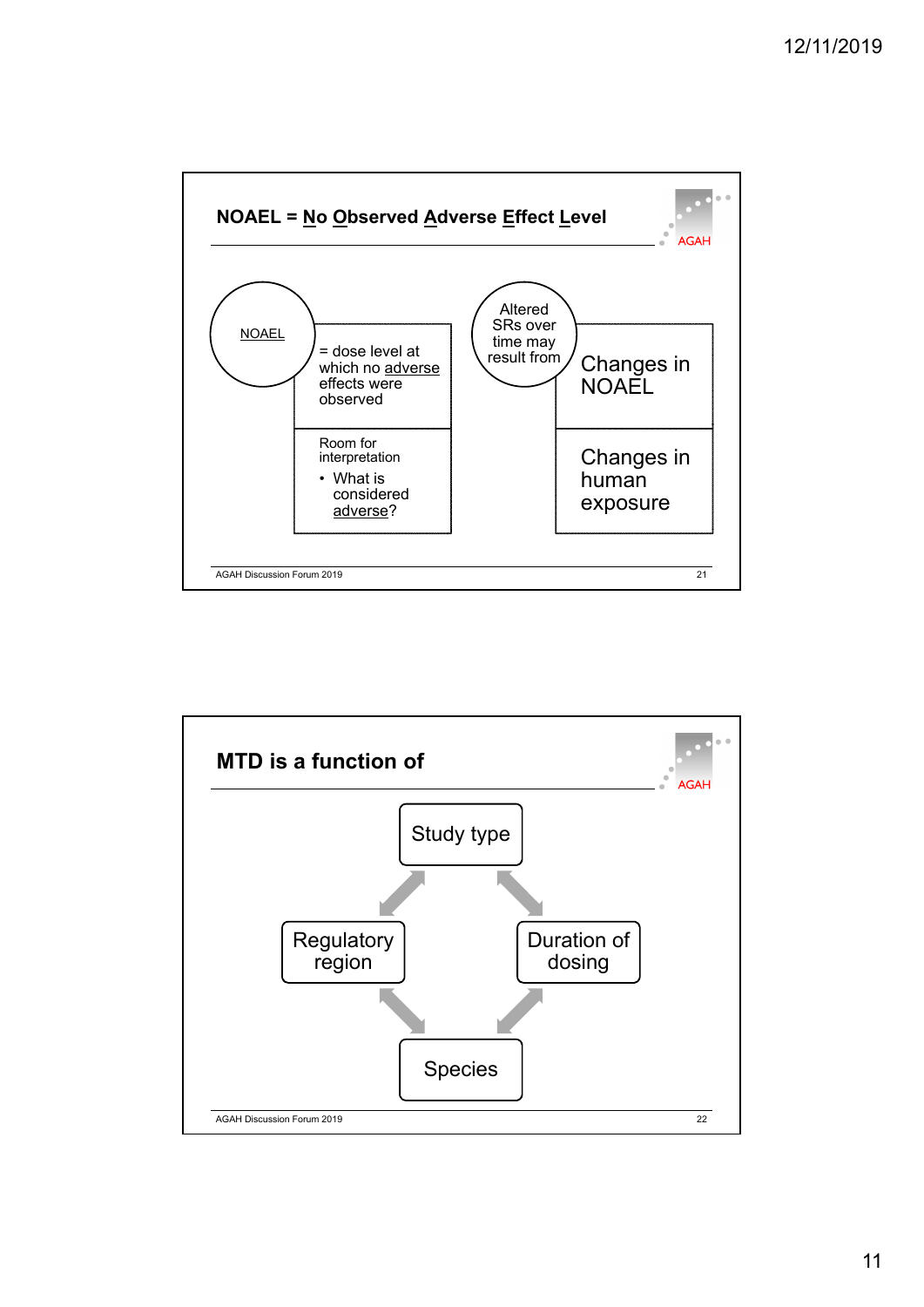

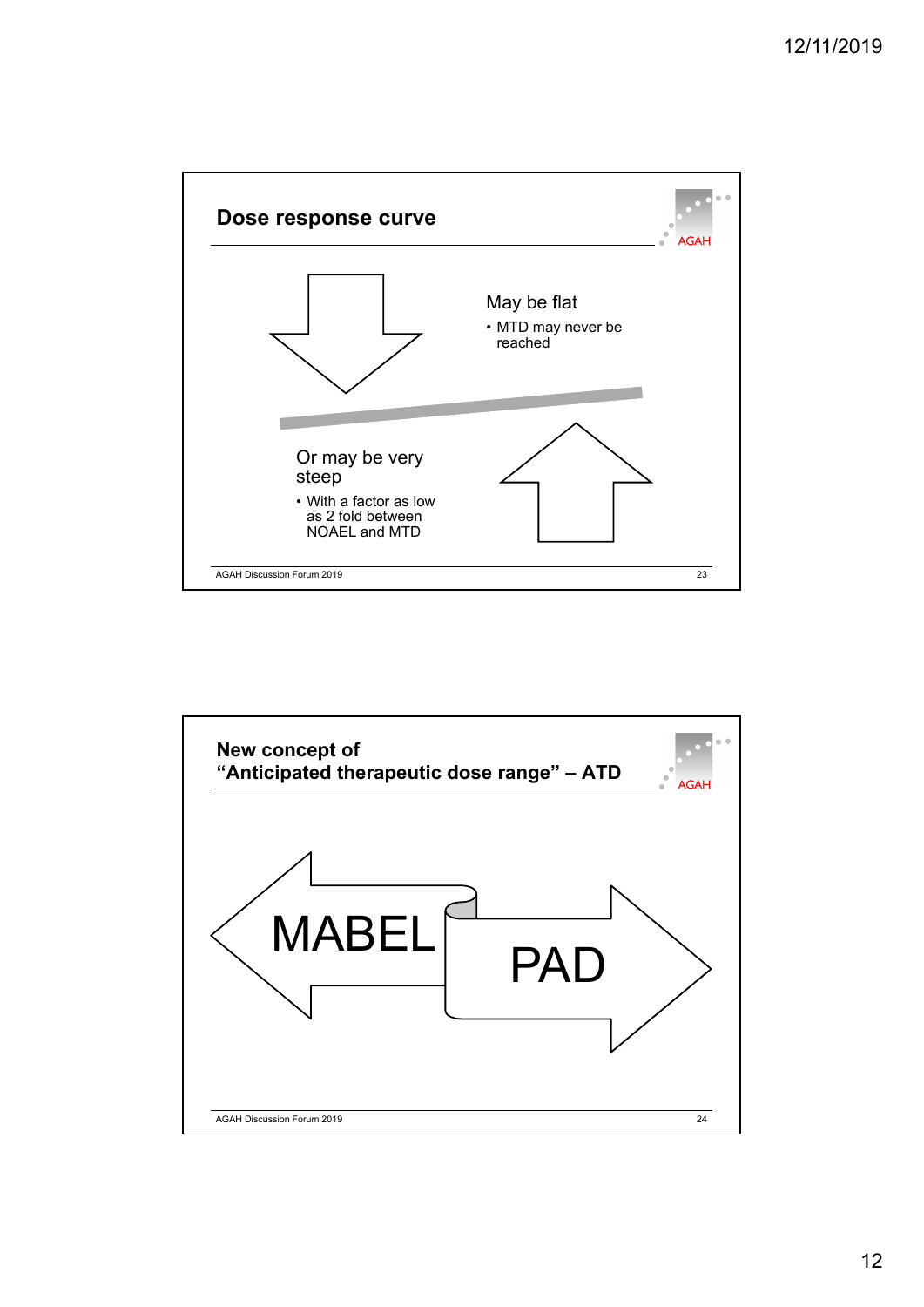

| <b>Outline</b>                                              | <b>AGAH</b> |
|-------------------------------------------------------------|-------------|
| Key objectives of preclinical safety programme              |             |
| Minimum (typical) preclinical package to enable FIH studies |             |
| Key parameters to support (any) clinical study              |             |
| Interpretation of critical findings                         |             |
| Resources and communication                                 |             |
| Adequate IBs to support human risk assessment               |             |
| Conclusions and take home messages                          |             |
| <b>AGAH Discussion Forum 2019</b>                           | 26          |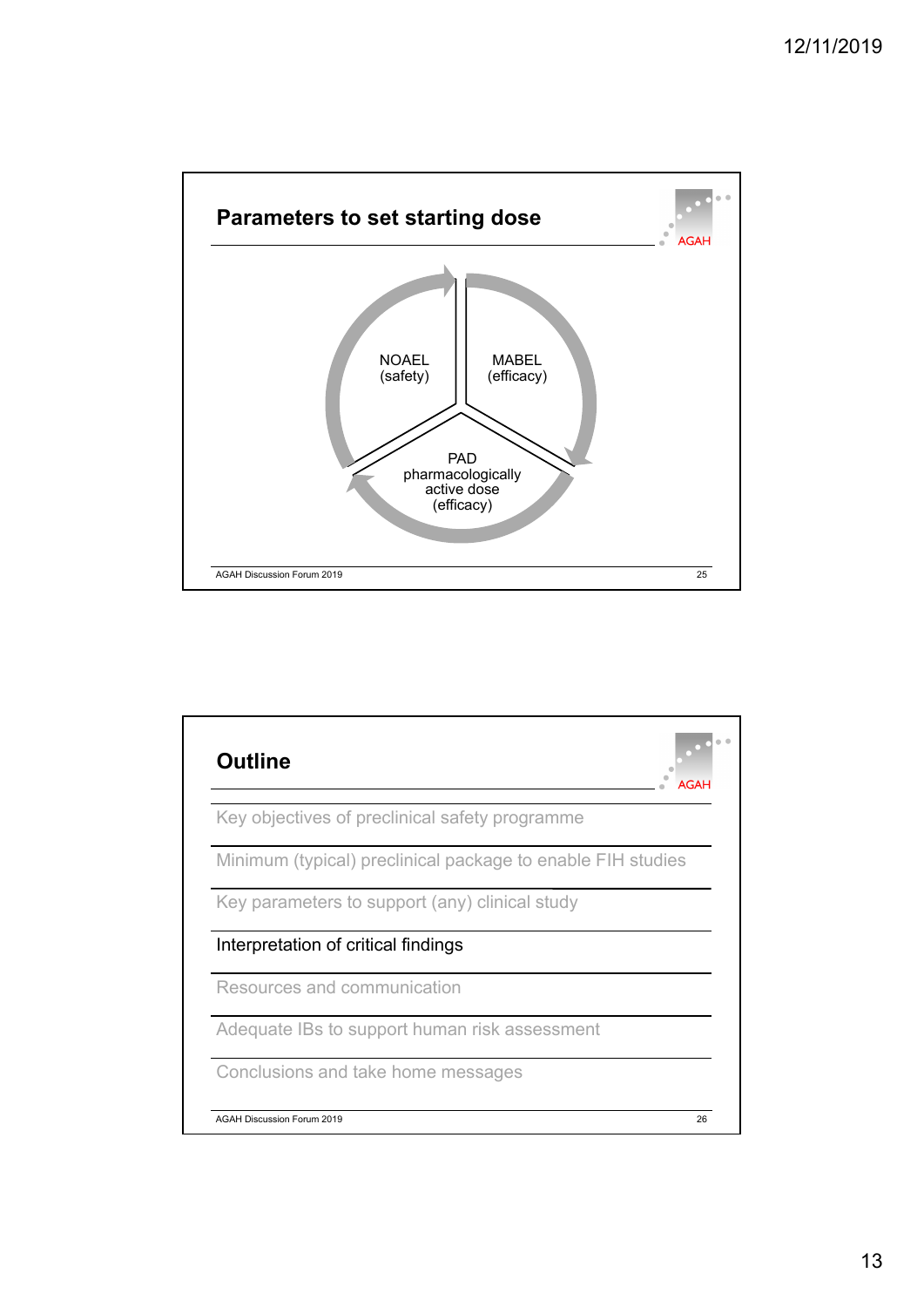

| Mortality – end of story?<br>AGAL                                        |
|--------------------------------------------------------------------------|
| Not necessarily - principle of Paracelsus does apply!                    |
| Interpretation of other findings at dose levels > MTD?                   |
| Consistent with mode of action?                                          |
| Consistent with kinetic profile?                                         |
| Coherent between species?                                                |
| Any (apparent) species differences?                                      |
| Functional effects only?                                                 |
| Morphological changes?                                                   |
| Adverse?                                                                 |
| Individuals affected or dose-related increase in incidence and severity? |
| If individuals only - context?                                           |
| <b>AGAH Discussion Forum 2019</b><br>28                                  |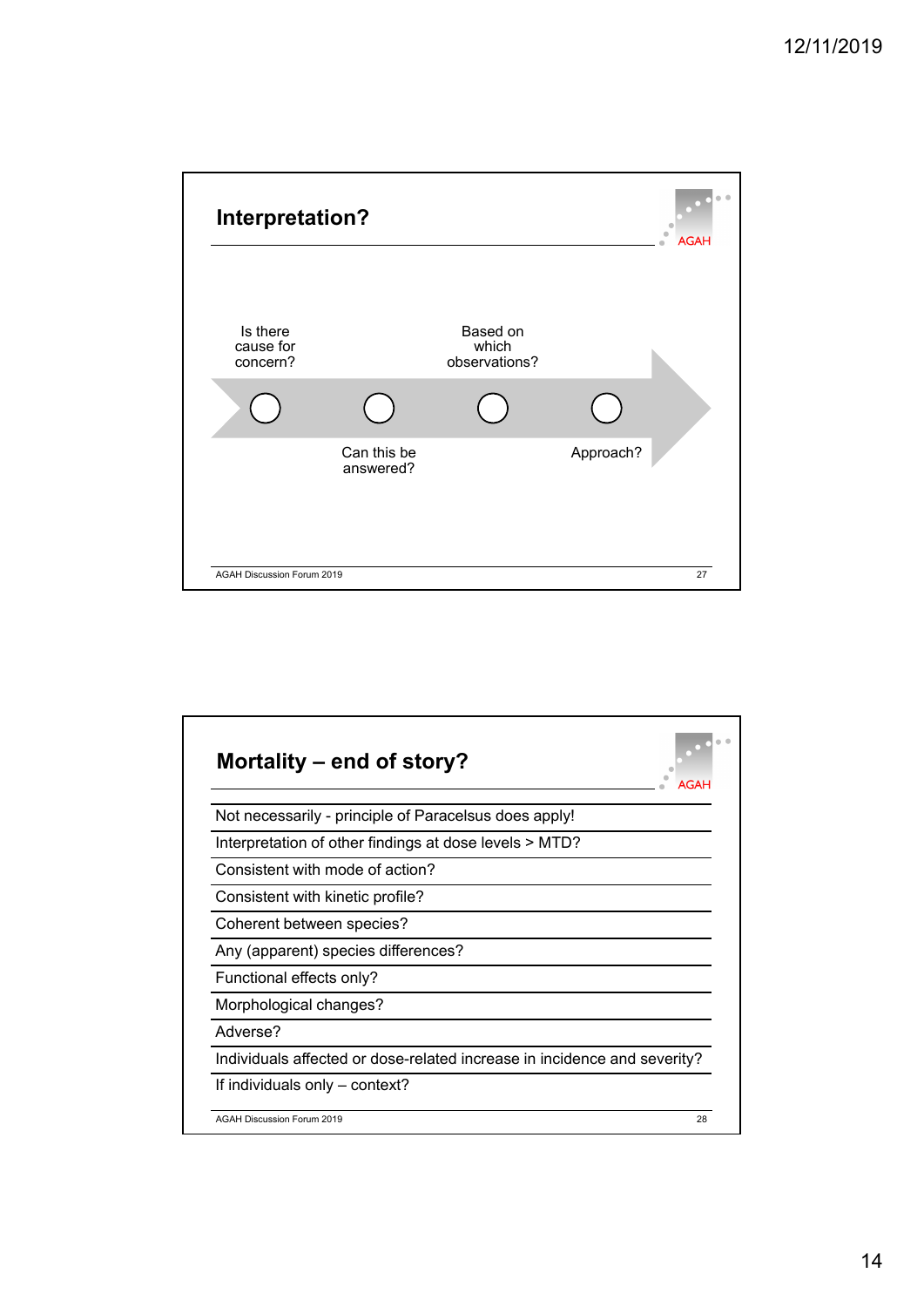

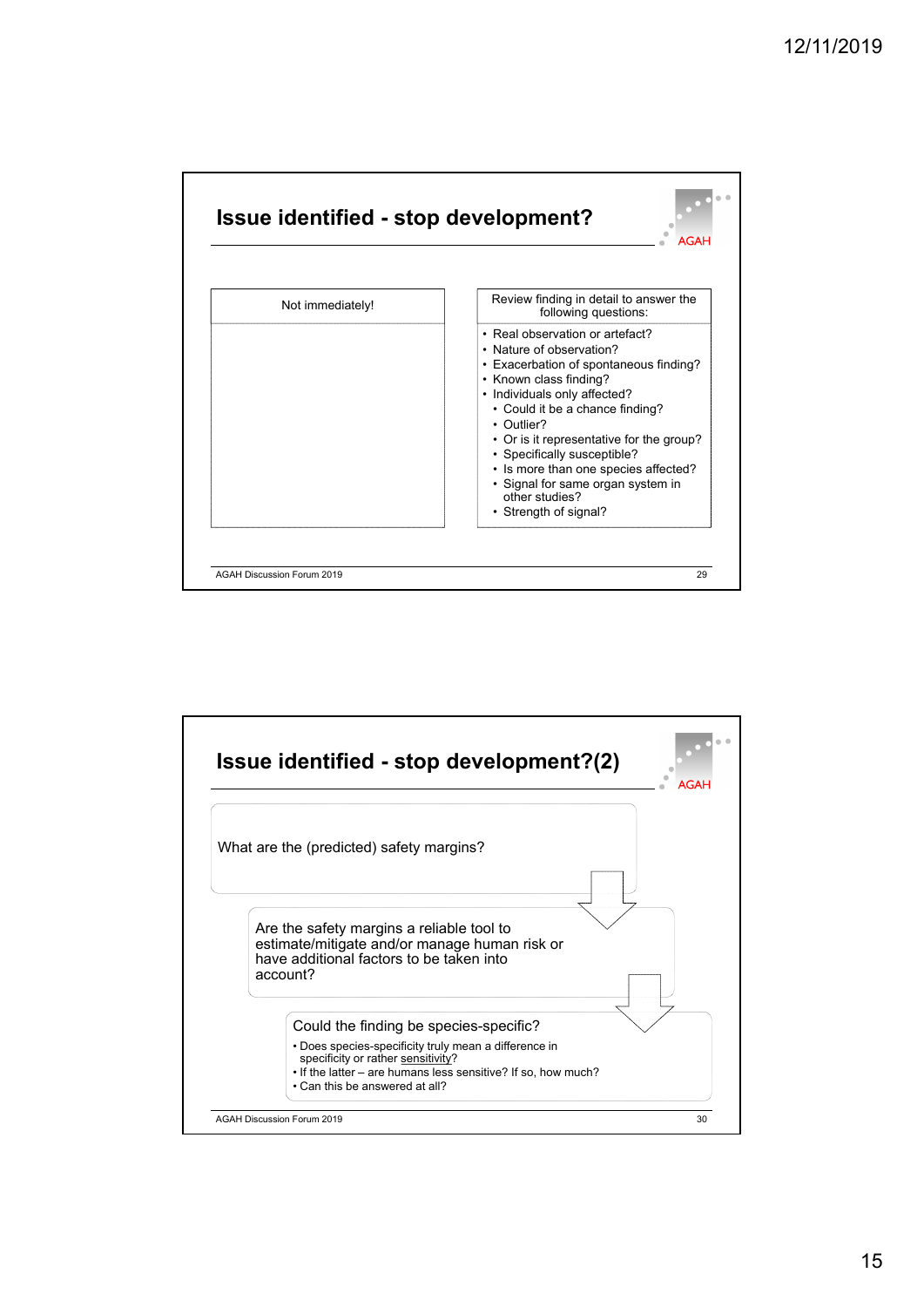

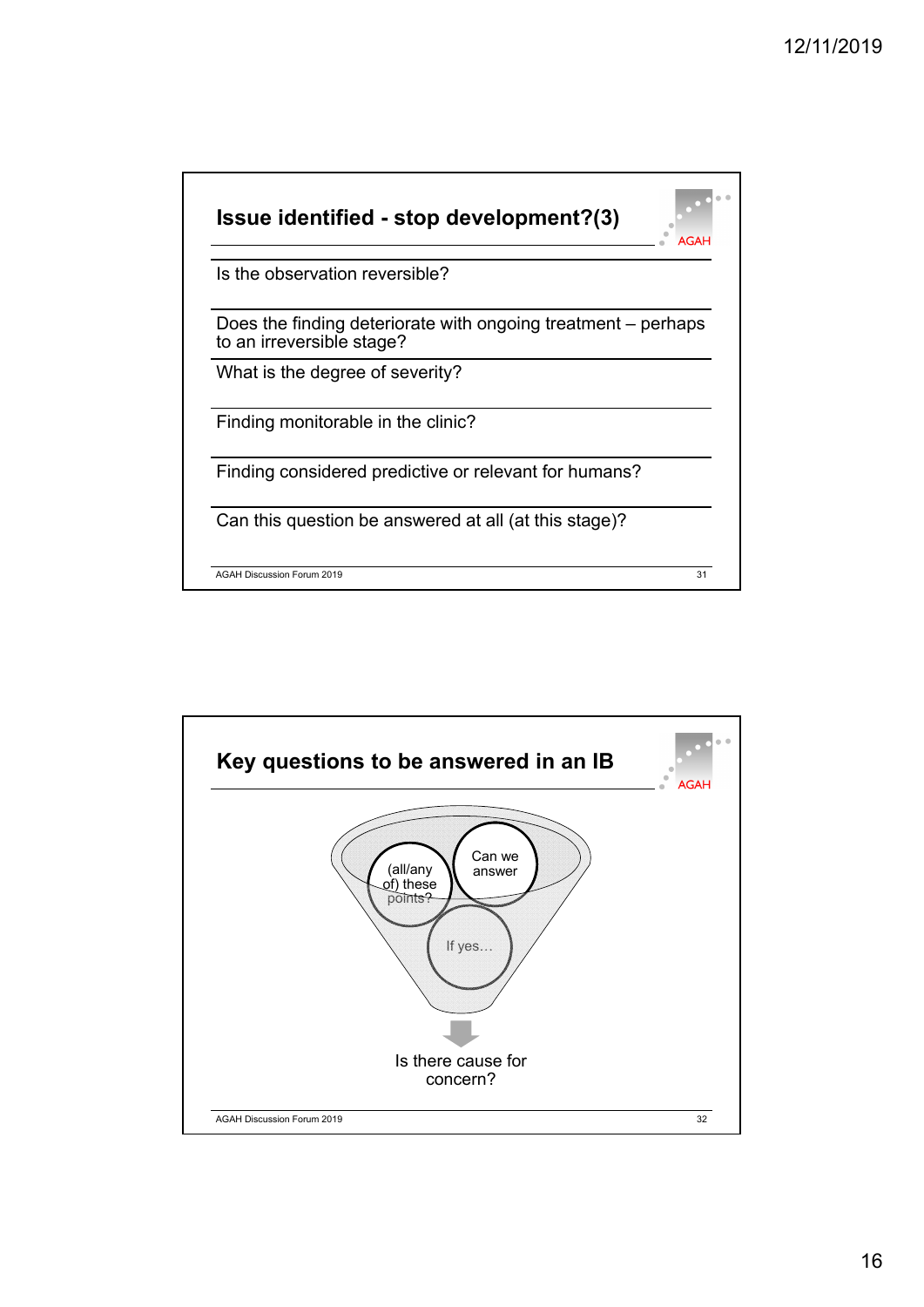

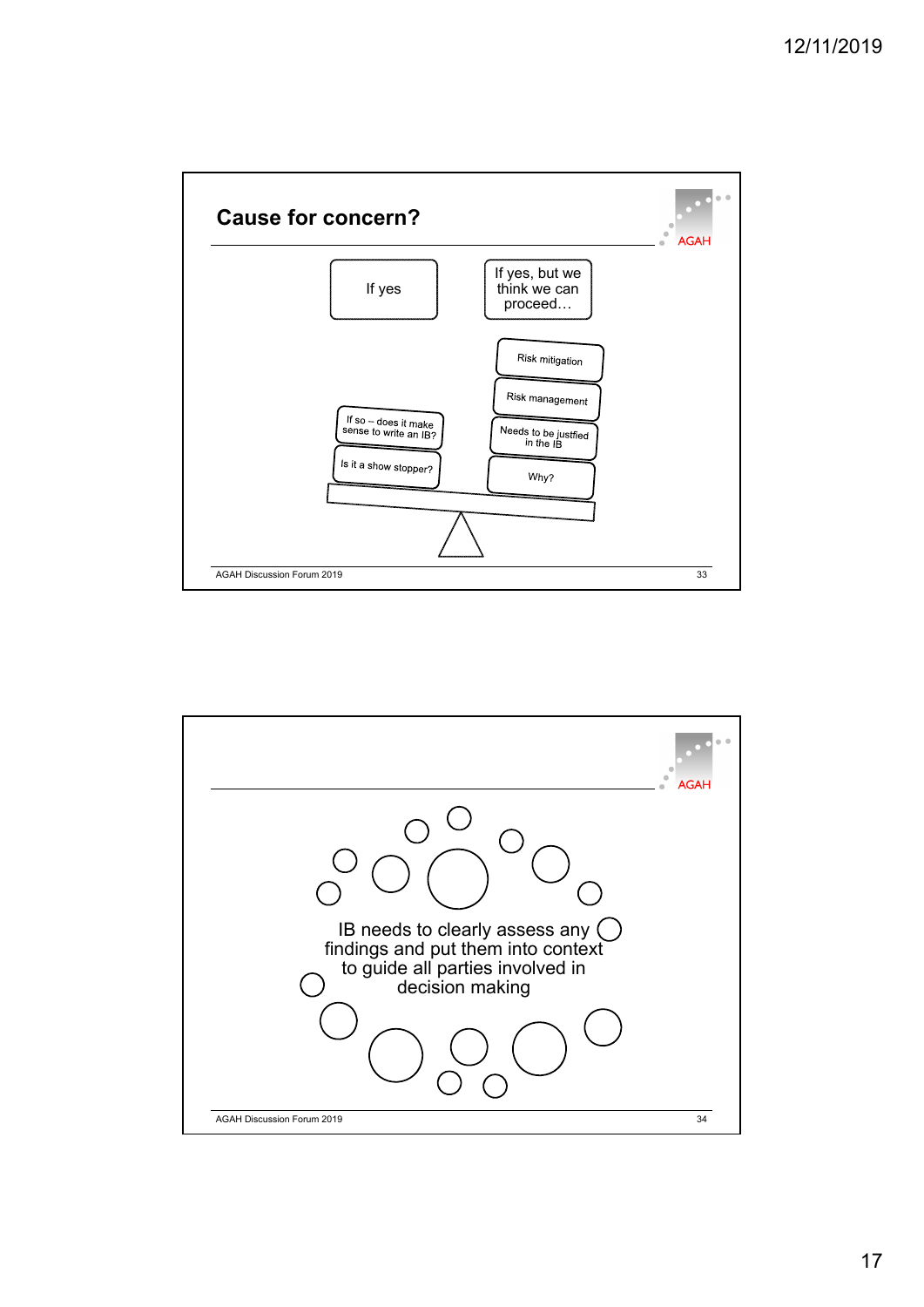

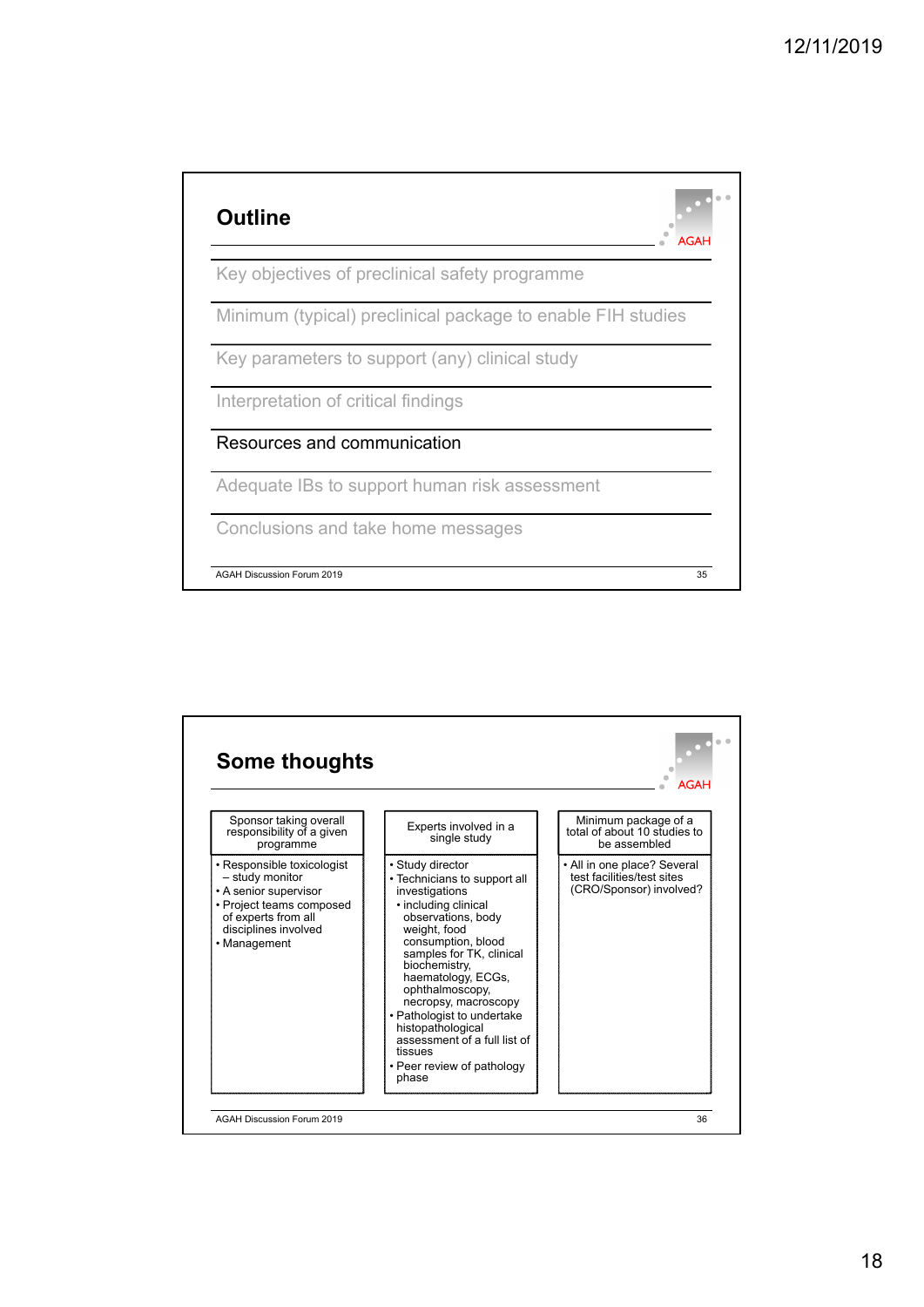

|                 | Early compound characterisation                             |
|-----------------|-------------------------------------------------------------|
|                 | Key objectives of preclinical safety programme              |
|                 | Minimum (typical) preclinical package to enable FIH studies |
| <b>Examples</b> |                                                             |
|                 | Interpretation of critical findings                         |
|                 | Resources and communication                                 |
|                 | Adequate IBs to support human risk assessment               |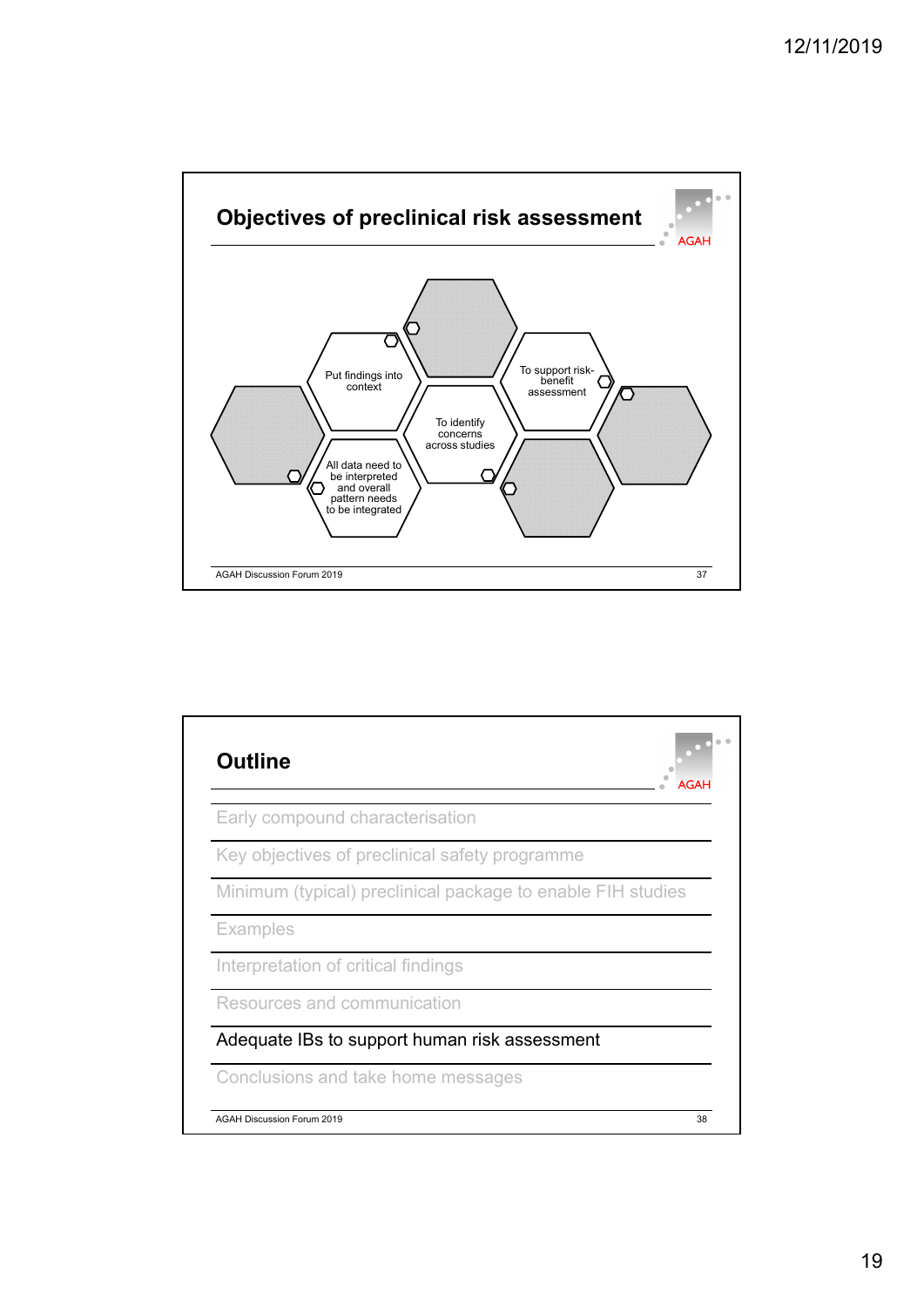

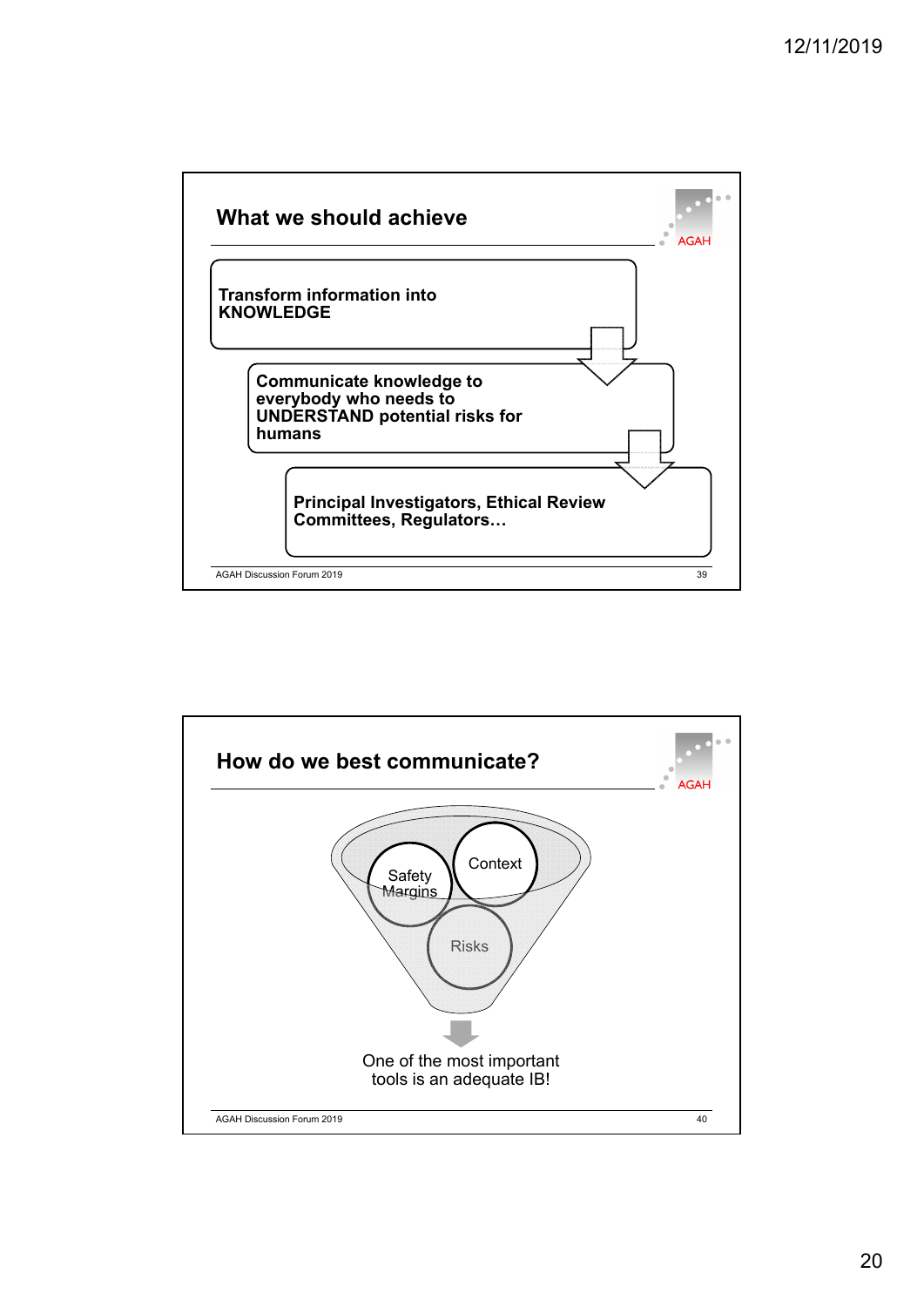

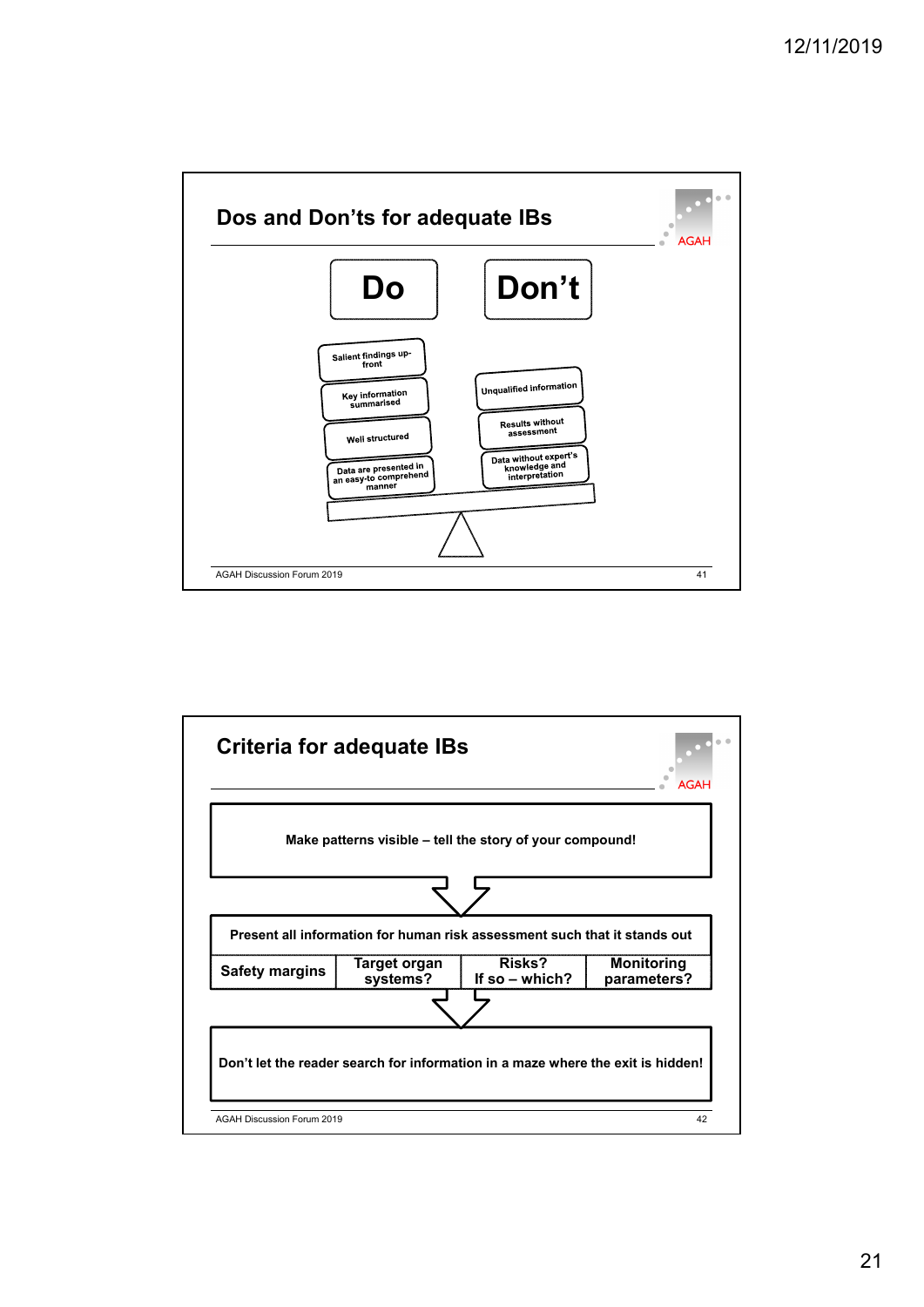

| <b>Outline</b>                                              | AGAH |
|-------------------------------------------------------------|------|
| Early compound characterisation                             |      |
| Key objectives of preclinical safety programme              |      |
| Minimum (typical) preclinical package to enable FIH studies |      |
| <b>Examples</b>                                             |      |
| Interpretation of critical findings                         |      |
| Resources and communication                                 |      |
| Adequate IBs to support human risk assessment               |      |
| Conclusions and take home messages                          |      |
| <b>AGAH Discussion Forum 2019</b>                           | 44   |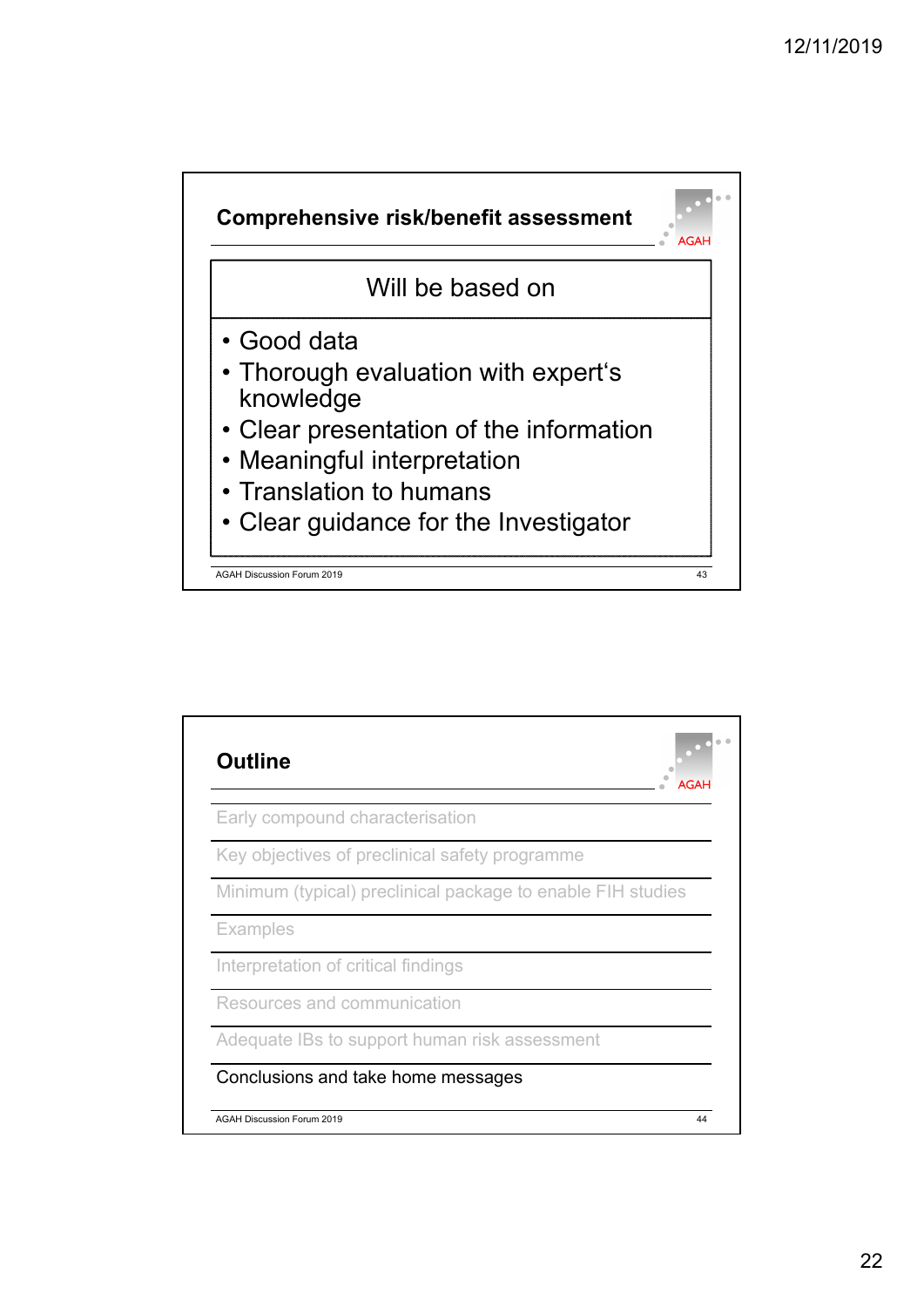| <b>Conclusions</b>                                                                                                                                             |    |
|----------------------------------------------------------------------------------------------------------------------------------------------------------------|----|
| If we don't clearly convey the key messages for human risk<br>assessment they will not be understood                                                           |    |
| There is always a risk for failure but it shouldn't result from insufficient<br>IBs                                                                            |    |
| The IB is an expert document which requires a lot of time and<br>resources to be well-written                                                                  |    |
| It will accompany a drug's development for its life-time                                                                                                       |    |
| Sufficient time and resources need to be allocated to write and update<br>IBs with emerging information from all disciplines involved to keep it up<br>to date |    |
| <b>AGAH Discussion Forum 2019</b>                                                                                                                              | 45 |

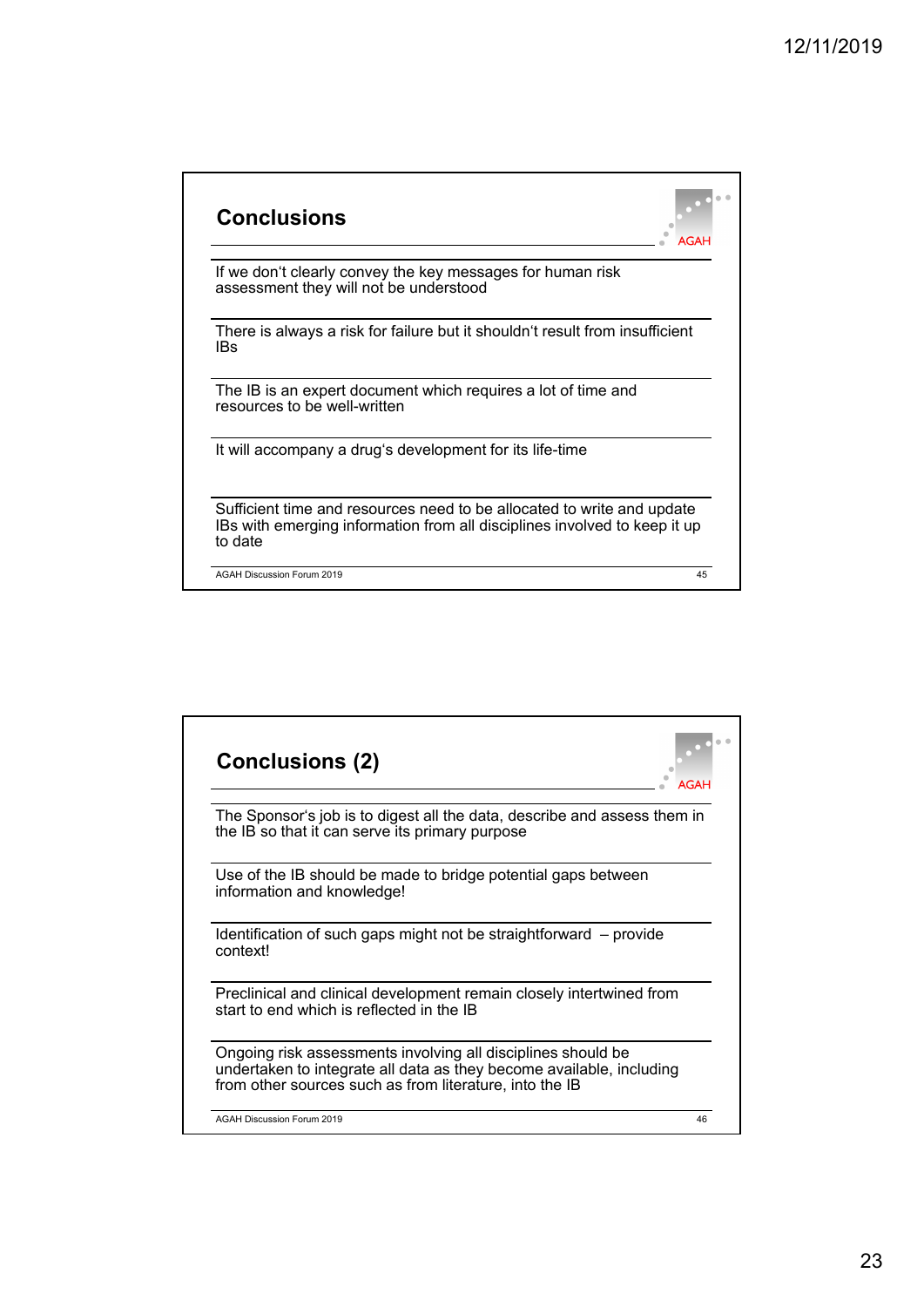

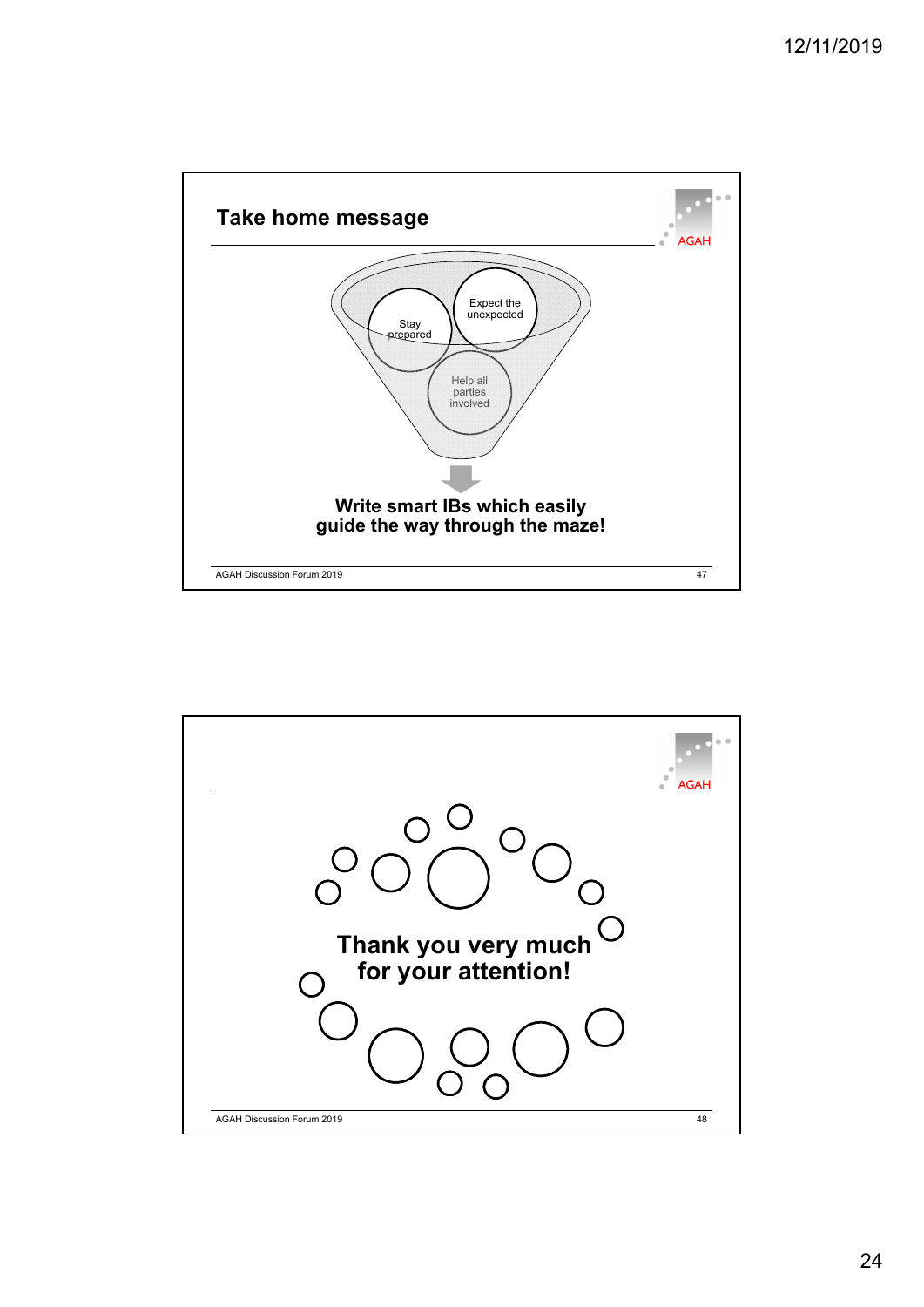



25